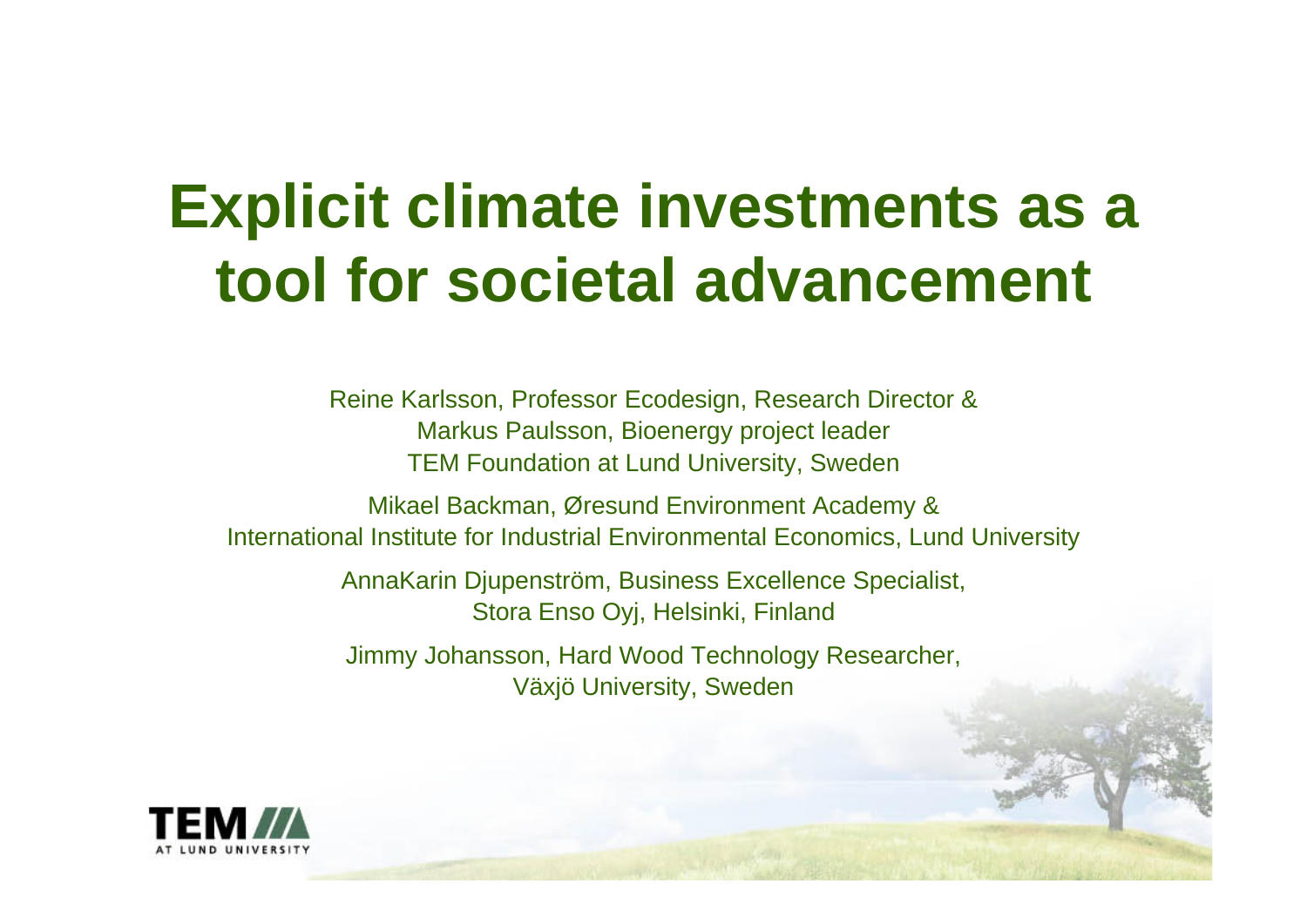## TEM has 25 years of experience, making university knowledge useful in sustainable business development.

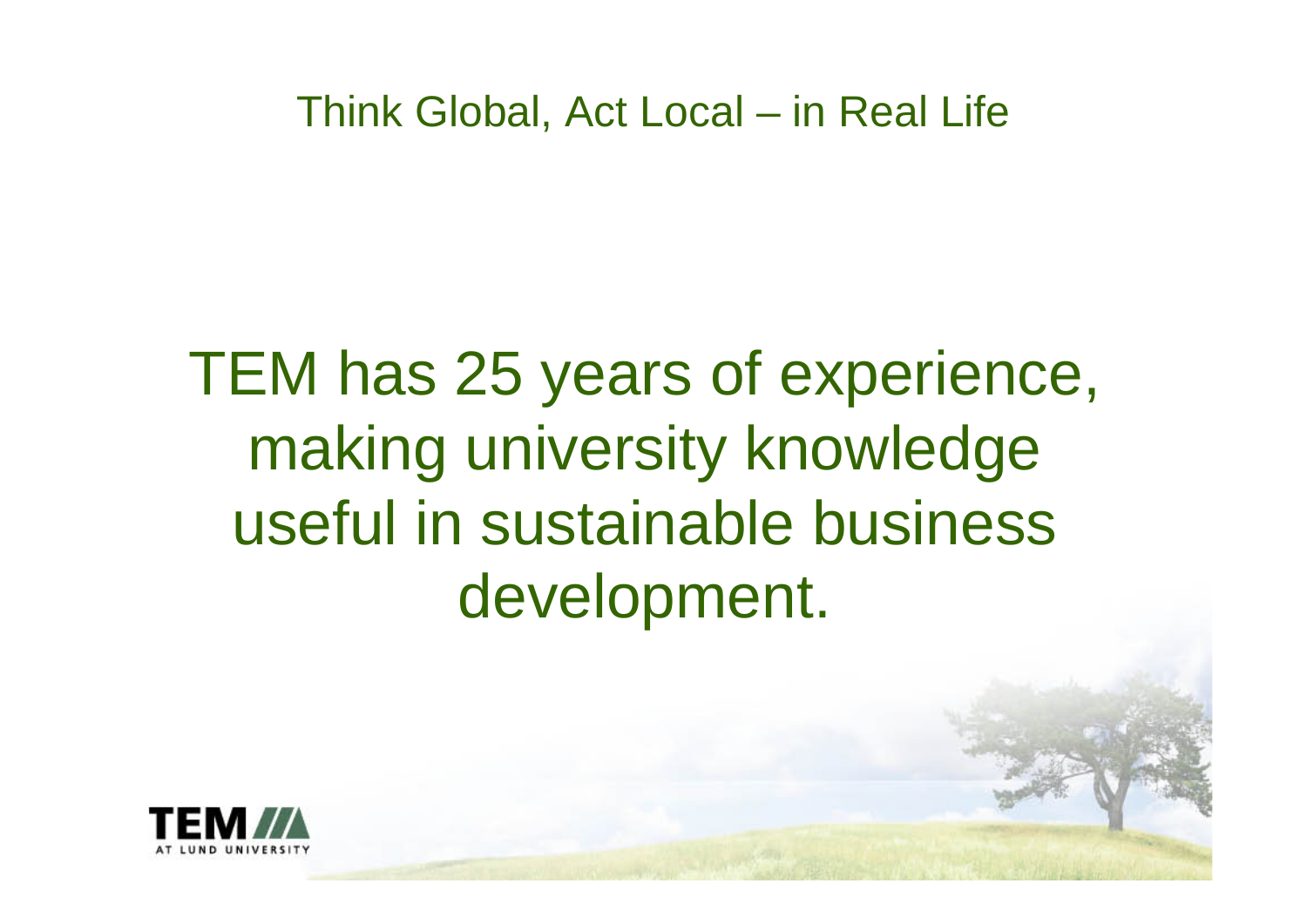## 3 kinds of Investments

New technology –Biogas in Lusaka, Zambia –Wood scanner for Swedish hardwood Innovation oriented networking –Øresund region innovation system –Expert mobility in two countryside regions Leadership training

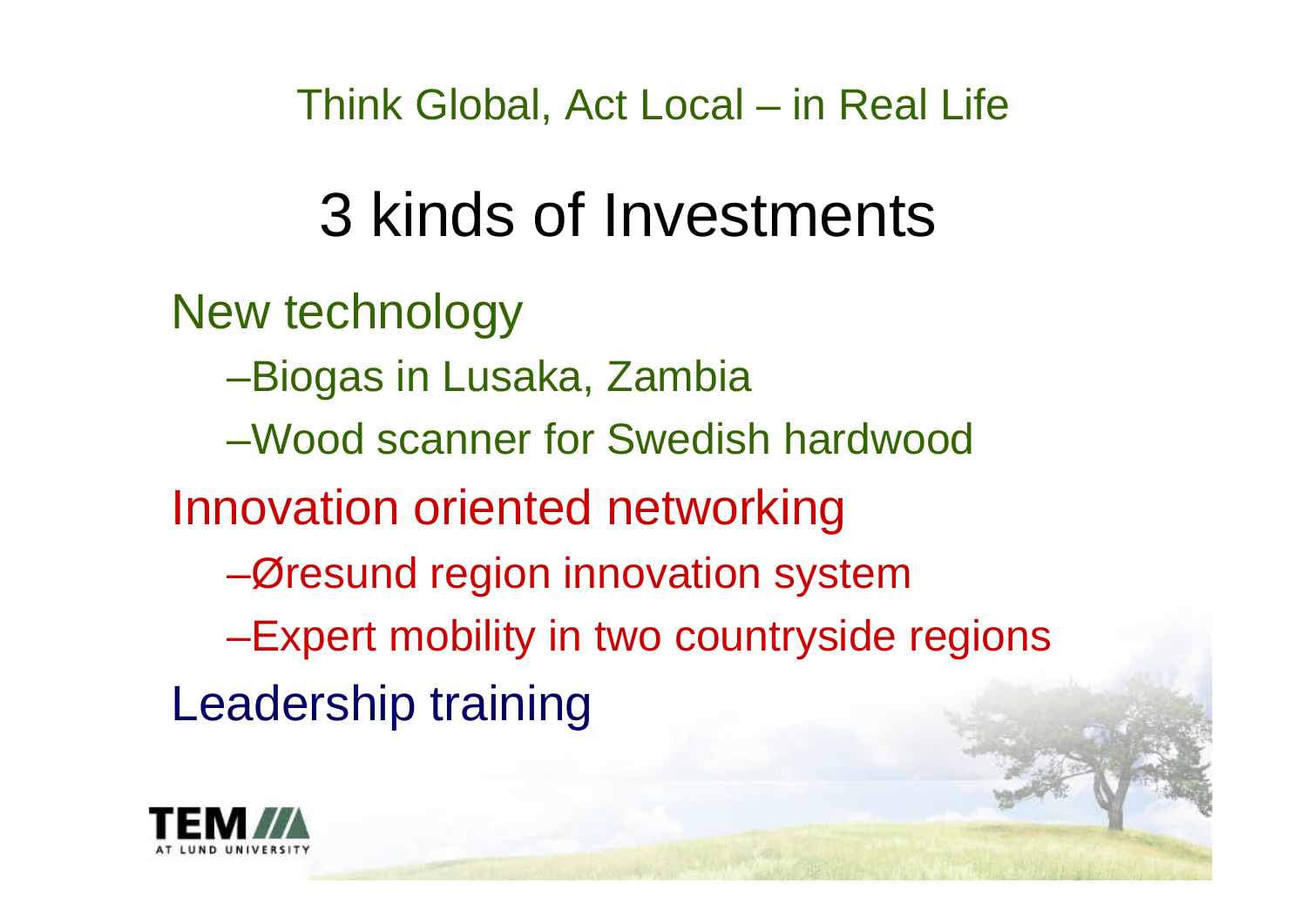| Coverage with<br>respect to<br>time<br><b>Accounting</b> | <b>Effect during</b><br>the time span<br>under study | Change of situation<br>from before to after               |             |  |
|----------------------------------------------------------|------------------------------------------------------|-----------------------------------------------------------|-------------|--|
|                                                          |                                                      | Deterioration                                             | Improvement |  |
| Economic                                                 | Utility, profit                                      | Production capacity changes<br>Depreciation<br>Investment |             |  |
| Environmental                                            | Emissions,<br>waste                                  | Resource<br>depletion                                     |             |  |

#### **Reflection of social considerations can improve future social situations.**

**The investment perspective is relevant for economic, environmental and social aspects.**

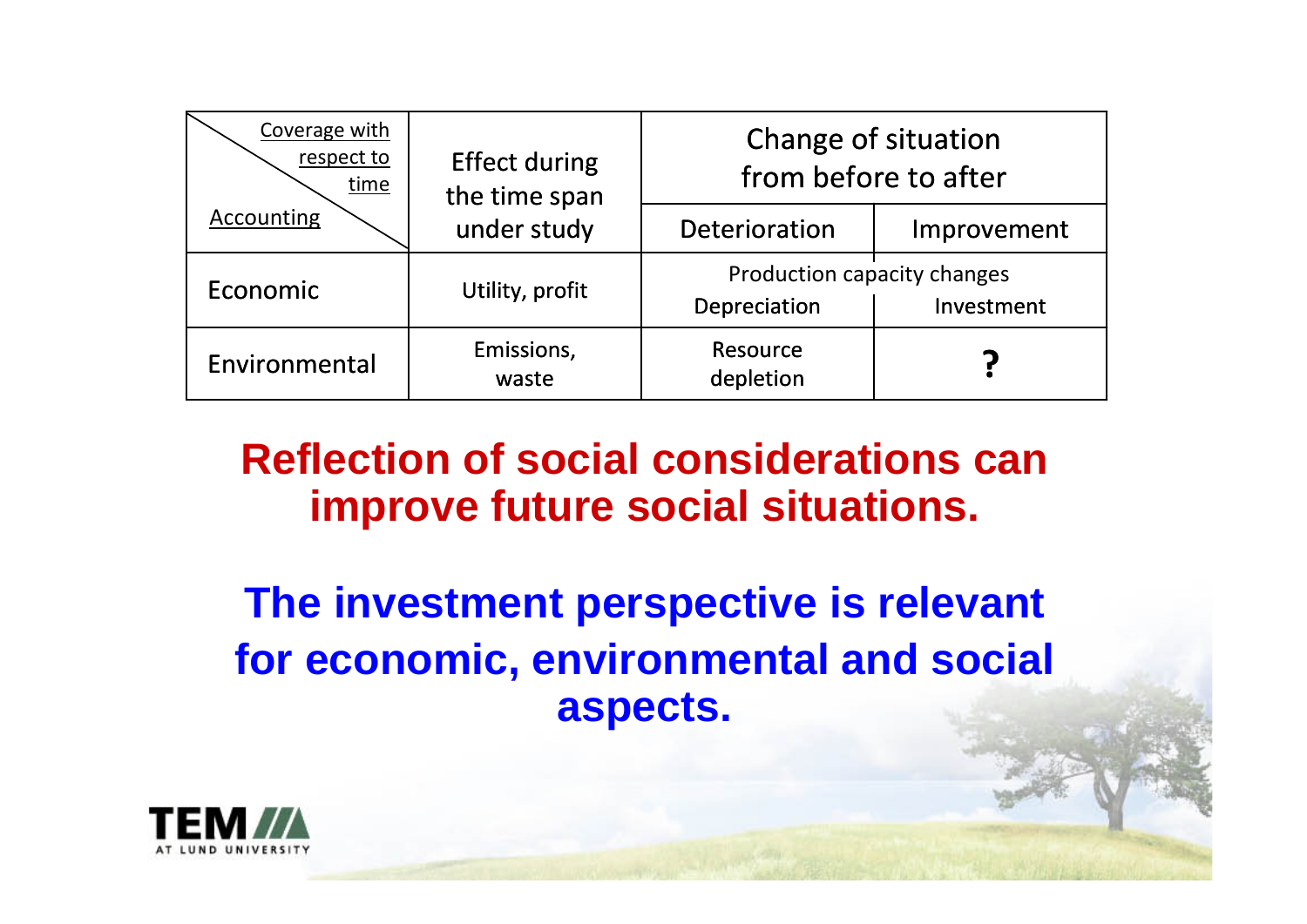# The Tragedy of the Commons



#### **Greedy Businesses**

Unsustainable global businesses tend to enrich themselves by depleting their resource base and their sustainable market potential.

### Negative Externalities

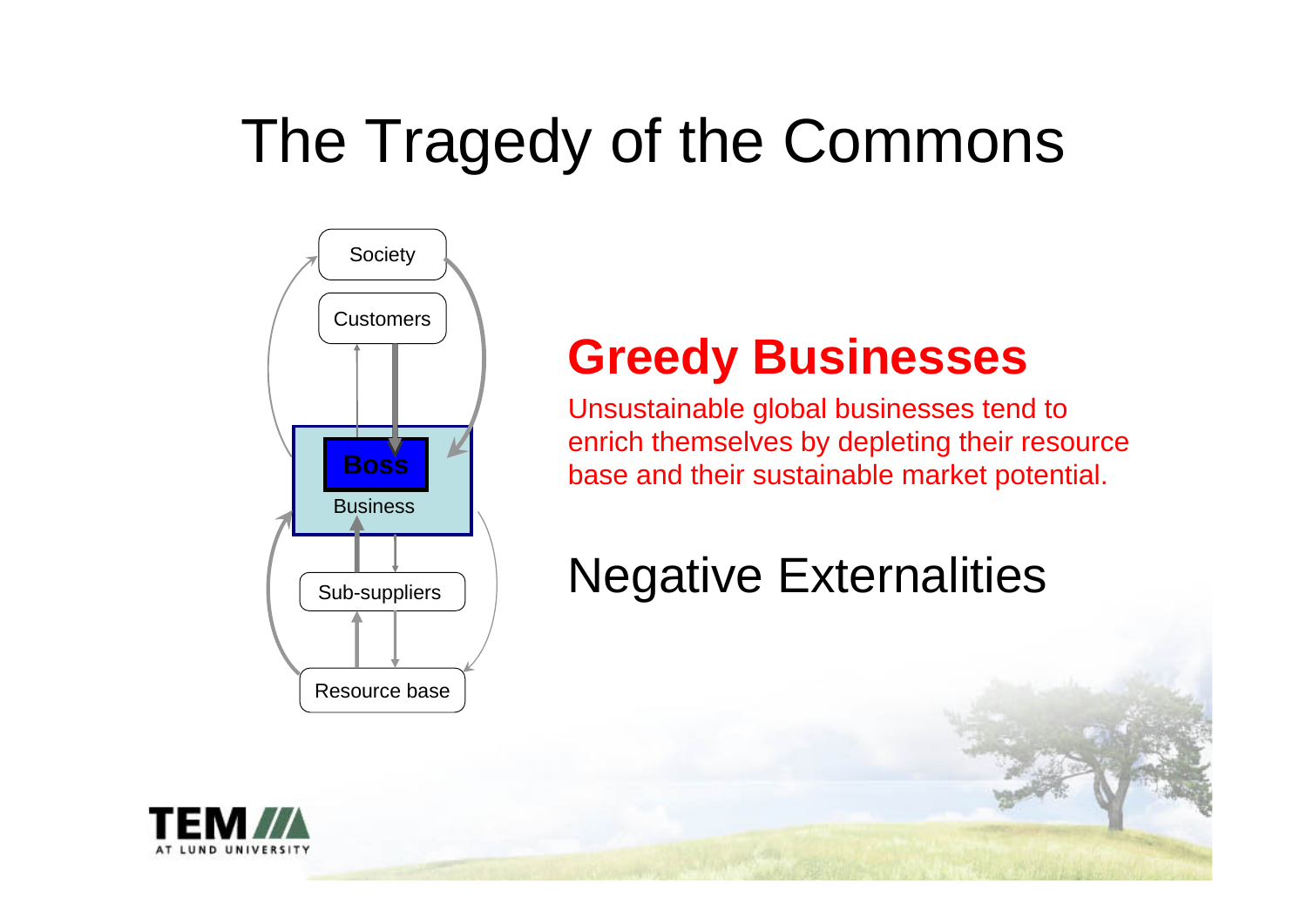The study focuses on **positive externalities**, i.e. the links from the explicit investments to societal and resource base improvements.

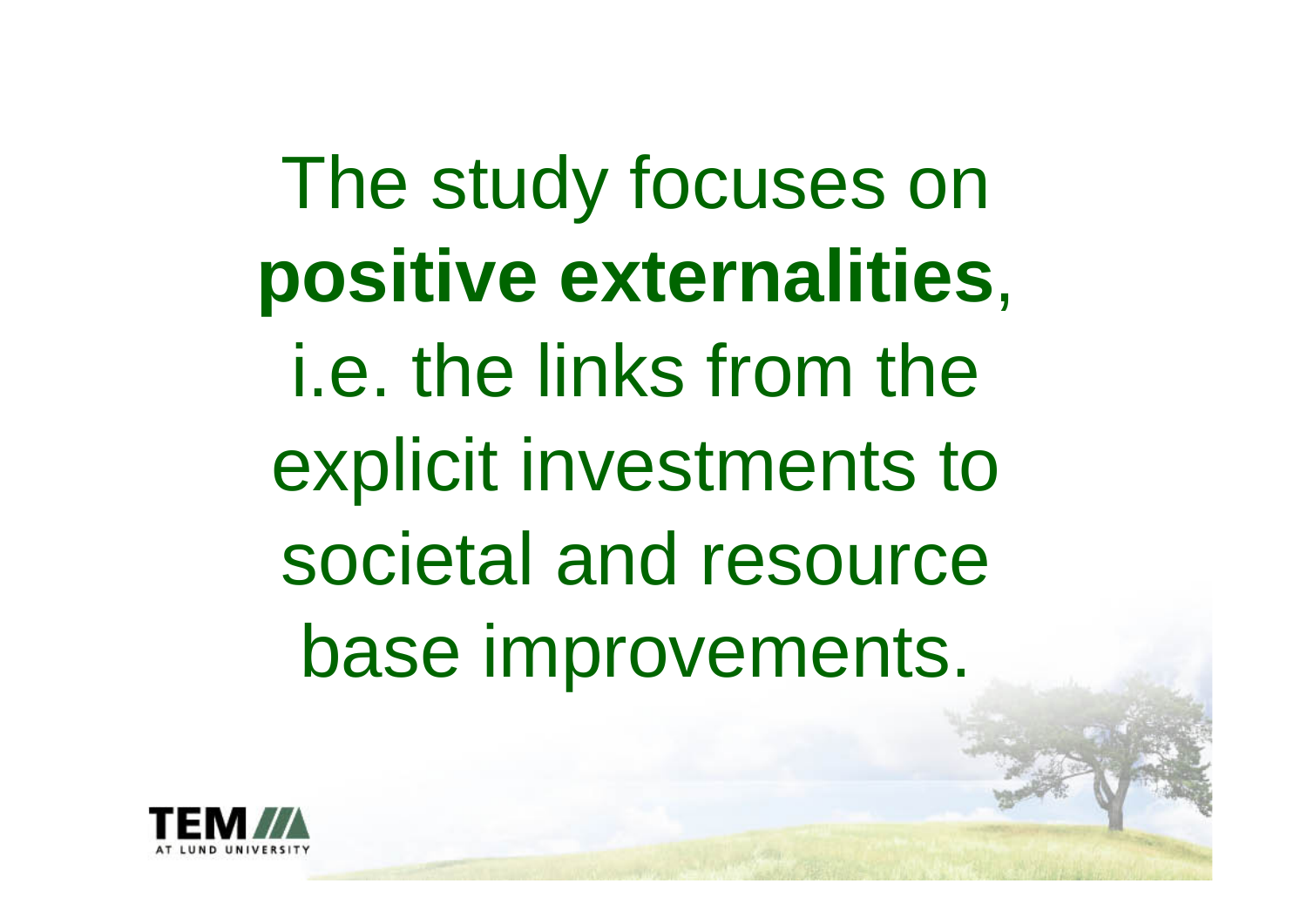#### Case studies

| Society             | People in Lusaka                 | Countryside<br>residents       | Øresund<br>residents           | Regional<br>residents           | Stora-Enso<br>workers            |
|---------------------|----------------------------------|--------------------------------|--------------------------------|---------------------------------|----------------------------------|
| Link                | <b>City milieu</b>               | Green jobs                     | <b>Business</b><br>development | <b>Business</b><br>development  | <b>Business</b><br>development   |
| Customer/<br>market | <b>Biogas and</b><br>electricity | Wood based<br>products         | Regional<br>companies          | Regional<br>companies           | Company                          |
| Link                | Reliable energy                  | <b>Design flexibility</b>      | <b>Regional identity</b>       | <b>Contacts with</b><br>experts | <b>Business</b><br>development   |
| Investment          | <b>Bio-reactor</b>               | <b>Wood scanner</b>            | <b>Innovation</b><br>system    | <b>Expert mobility</b>          | Leadership                       |
| Link                | <b>Motivation</b>                | <b>Motivation</b>              | <b>Branding</b>                | Contacts                        | <b>Training</b>                  |
| Resource<br>supply  | Waste man-<br>agement            | Forestry & wood<br>industry    | <b>Universities</b>            | Ecodesign<br>experts            | <b>Reviewers and</b><br>trainers |
| Link                | <b>Attractive-ness</b>           | Diverse wood<br>market         | <b>Attractive-ness</b>         | Competence<br>development       | Competence<br>development        |
| Resource base       | Lusaka infra-<br>structure       | <b>Sustainable</b><br>forestry | Regional<br>development        | Ecodesign<br>competence         | Management<br>competence         |

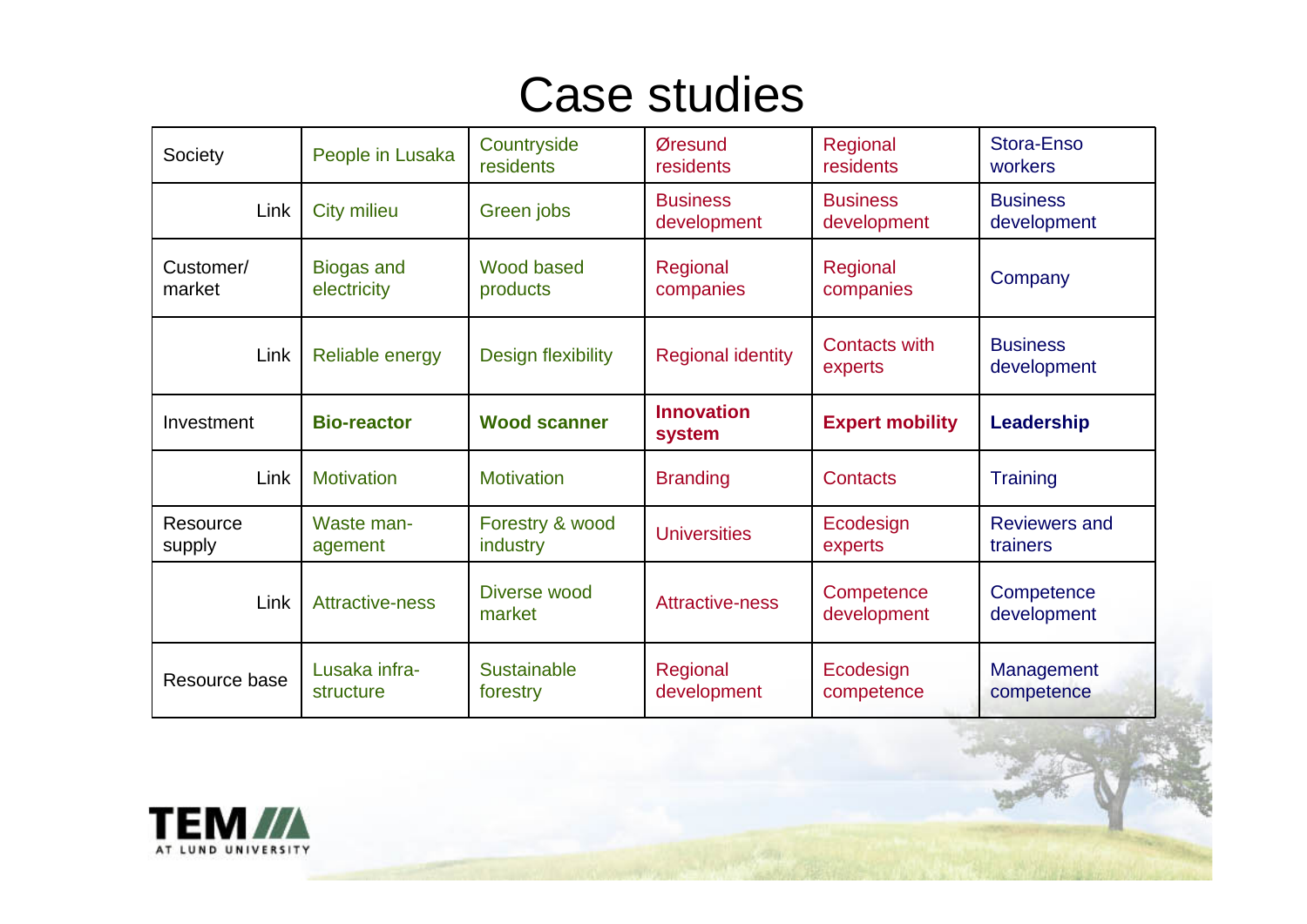

### Society **Think Global**,

not only about global environmental problems,

but also about the global challenge of creating sustainable development processes.

#### **Act Local** – in Real Life –

to improve the local societal conditions and the local resource base, in such a way that it becomes attractive to continue to support the investment process.

![](_page_7_Picture_6.jpeg)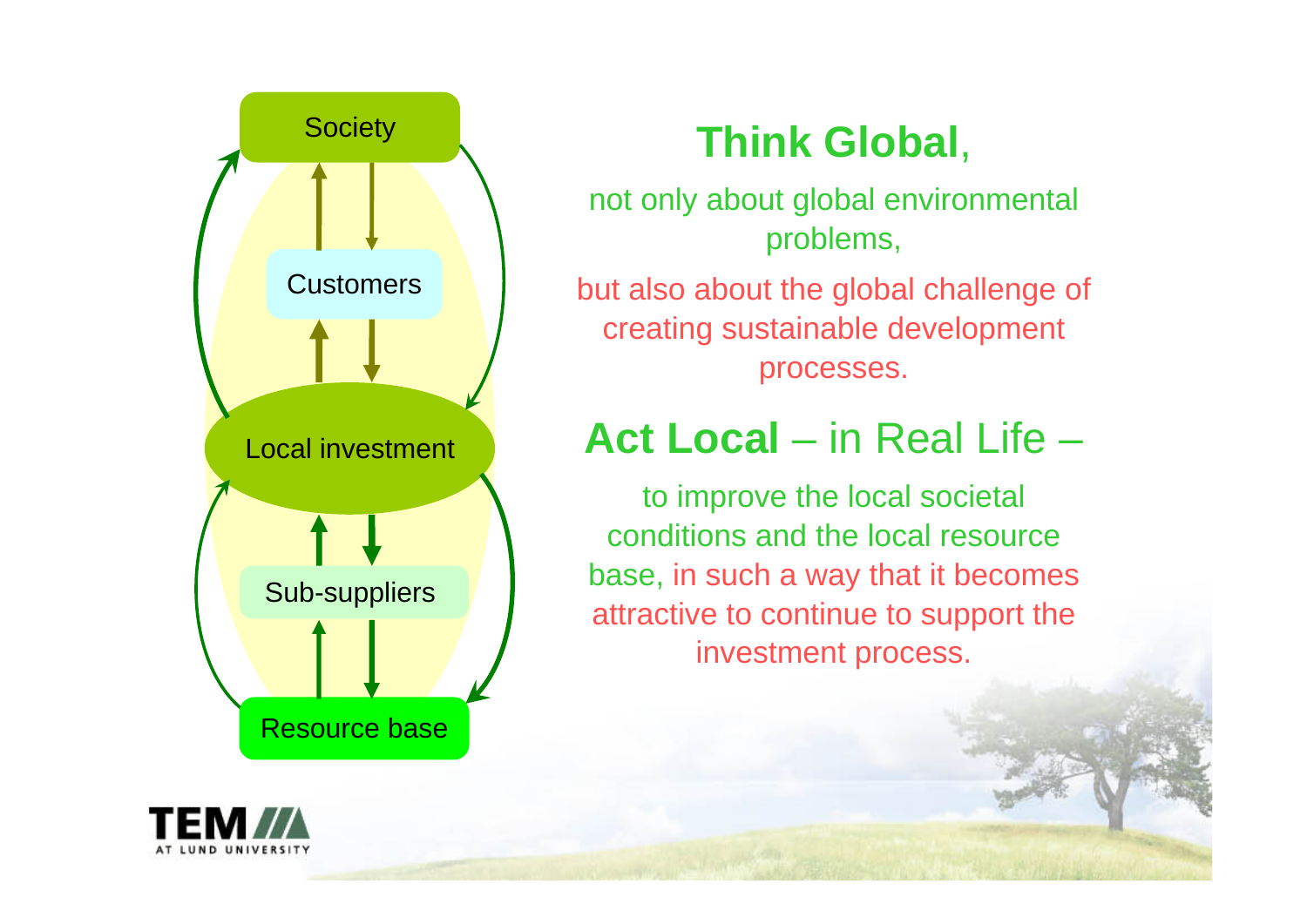![](_page_8_Figure_1.jpeg)